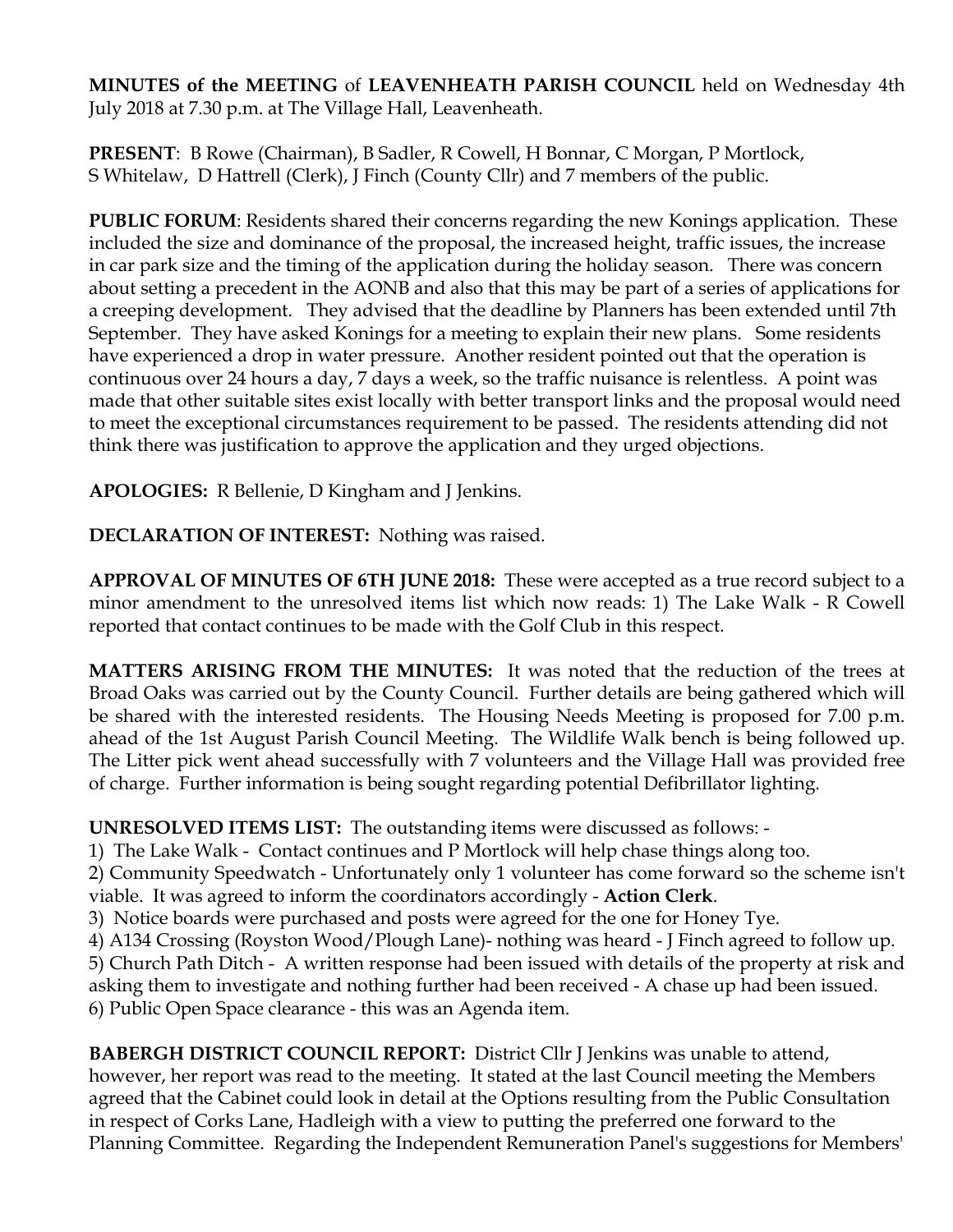allowances which had not been reviewed since 2014, the Council decided to accept their proposal even though a few felt it should be after the next Election when the numbers reduce from 43 to 32 Members and the workload will increase, although the Cabinet workload has considerably increased already. Following the report members of the Parish Council commented that they felt the increased allowance is inappropriate in the current regime.

**POLICE REPORT**: There was no report, however, P Mortlock had provided a link showing our crime figures that can be accessed from our website.

**SUFFOLK COUNTY COUNCIL REPORT:** County Cllr J Finch attended and had provided a report ahead of the meeting covering Special Education, the Highways review, Solar Panel scheme and how stretched the Fire Service are at the present time. He will investigate further the A134 crossing and would appreciate any examples/feedback regarding communication with County Highways following on-line reporting.

**CORRESPONDENCE:** The correspondence report had been issued ahead of the meeting. The potential LED Street Lighting upgrades will form an Agenda item once the quotation has been received - **Action Clerk**.

A 15 minute extension was agreed to complete the meeting.

**HIGHWAYS**: It was reported that the re-location of the bus waiting area for safety reasons has led to some other issues which could be resolved by considerate parking. It was agreed for R Cowell to draft a potential polite request.

**FINANCE:** The bank balances as at 4th July 2018 were **£37245.64** in the Community Account, **£15389.00** in the Reserve Account making a total of **£52634.64**.

| The following were authorised for payment: - |  |
|----------------------------------------------|--|
|                                              |  |

| 2923.20  | <b>Fitzpatrick Woolmer</b>     | Assets - Notice boards      |
|----------|--------------------------------|-----------------------------|
| 416.24   | D K Hattrell                   | Clerk's Salary              |
| 97.40    | <b>Inland Revenue Only</b>     | Clerk's Deductions          |
| 163.96   | <b>SCC Pension ACC</b>         | Clerk's Pension             |
| 194.40   | Tree & Lawn Co Ltd             | V Green Maintenance         |
| 71.60    | P Mortlock                     | Cllr travel expenses        |
| 60.00    |                                | Hall hire                   |
| 14.20    | <b>Chilton Office Supplies</b> | Print ink                   |
| 0.62     | Top Marques Direct Ltd         | <b>Spreadsheet Printing</b> |
| £3941.62 |                                |                             |
|          |                                | Leavenheath Village Hall    |

**REPORTS FROM ORGANISATIONS AND REPRESENTATIVES :** Reports were given from the Village Green, Village Hall and from the Footpath Warden. It was agreed to include a Finance Agenda item of Village Green benches for the August Meeting - **Action Clerk. PUBLIC OPEN SPACE PATH** - Condition and Options: This item was deferred until the August Meeting - **Action Clerk**.

**IDEAS TO IMPROVE THE VILLAGE:** This was deferred to the August Meeting **- Action Clerk.** 

**REPORTS AND QUESTIONS FROM CHAIRMAN AND MEMBERS**: Nothing was raised.